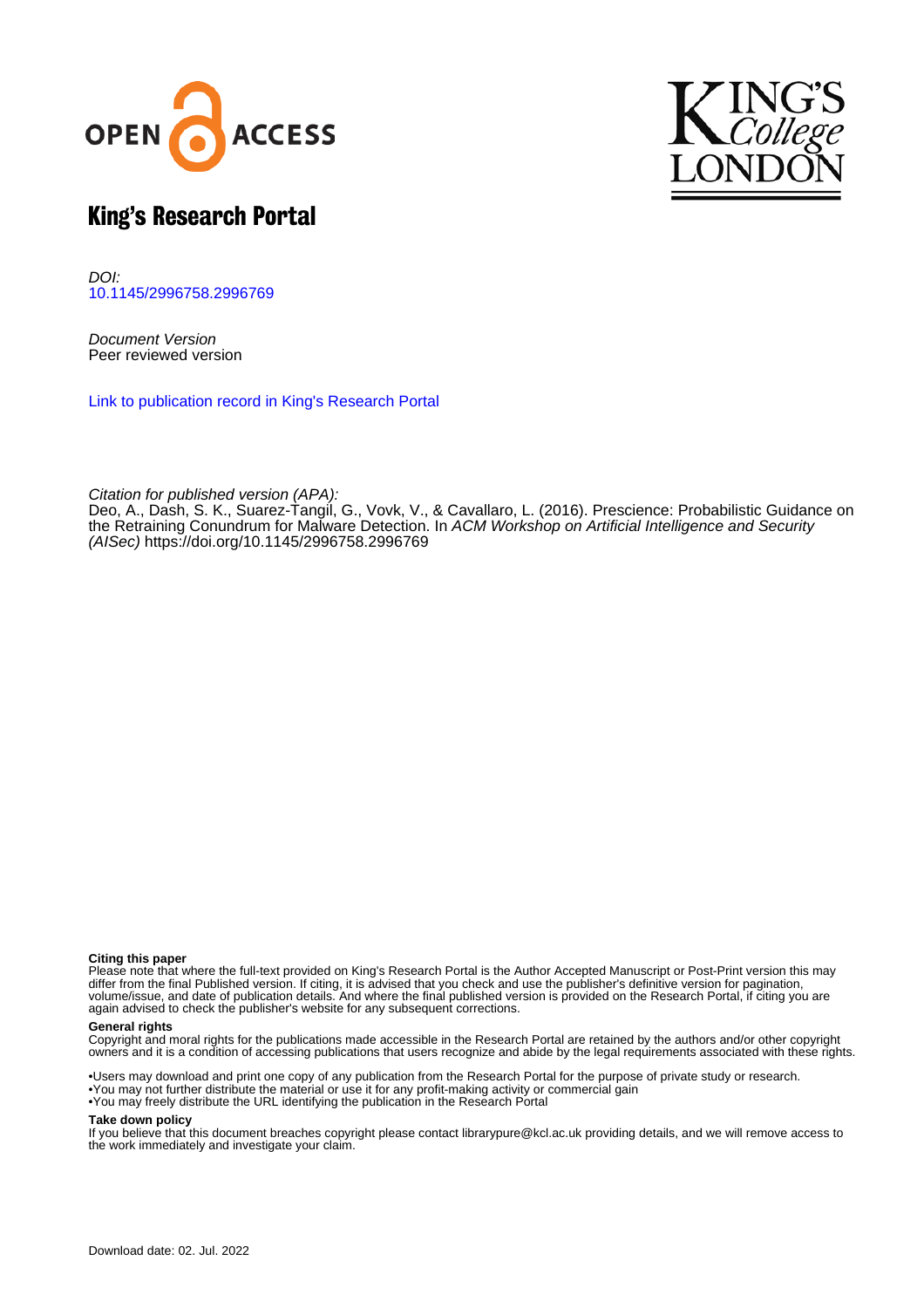# **Prescience: Probabilistic Guidance on the Retraining Conundrum for Malware Detection**

Amit Deo Royal Holloway, University of London

Santanu Kumar Dash Royal Holloway, University of London

Guillermo Suarez-Tangil Royal Holloway, University of London

Volodya Vovk Royal Holloway, University of London

Lorenzo Cavallaro Royal Holloway, University of London

# ABSTRACT

Malware evolves perpetually and relies on increasingly sophisticated attacks to supersede defense strategies. Datadriven approaches to malware detection run the risk of becoming rapidly antiquated. Keeping pace with malware requires models that are periodically enriched with fresh knowledge, commonly known as retraining. In this work, we propose the use of Venn-Abers predictors for assessing the quality of binary classification tasks as a first step towards identifying antiquated models. One of the key benefits behind the use of Venn-Abers predictors is that they are automatically well calibrated and offer probabilistic guidance on the identification of nonstationary populations of malware. Our framework is agnostic to the underlying classification algorithm and can then be used for building better retraining strategies in the presence of concept drift. Results obtained over a timeline-based evaluation with about 90K samples show that our framework can identify when models tend to become obsolete.

# CCS Concepts

•Security and privacy  $\rightarrow$  Intrusion/anomaly detection and malware mitigation; Mobile platform security; •Computing methodologies  $\rightarrow$  Machine learning;

## Keywords

Concept drift; malware detection; probabilistic prediction

# 1. INTRODUCTION

Machine learning has become mainstream in identification of malicious software [4, 21, 24]. When combined with techniques that infer semantic properties of programs, machine learning techniques build models of program behavior that can be used to identify malicious samples. Building a sustainable classification model, however, is a challenging task. Firstly, the knowledge of the human analyst who

*AISec'16, October 28 2016, Vienna, Austria*

c 2016 ACM. ISBN 978-1-4503-4573-6/16/10. . . \$15.00

DOI: http://dx.doi.org/10.1145/2996758.2996769

builds the model based on patterns of malicious behavior is usually incomplete. Secondly, malware behavior tends to evolve over time becoming increasingly sophisticated which renders historical models obsolete. The performance that a classification model from the past is able to achieve on unseen samples, therefore, tends to degrade over time. This phenomenon is commonly referred to as concept drift [31].

A common strategy for dealing with concept drift is to retrain the model at periodic intervals. Periodic retraining allows new features that might be characteristic of newer samples to be included in the model. This is not a straightforward task and involves three distinct steps. The first step is to identify if and when test samples are being poorly classified. In the second step, a human analyst needs to look at these samples to identify characteristics which might be of interest. Finally, when a critical mass of poorly classified samples have been investigated, the model can be retrained to enrich it for future classification decisions. In this work, we deal with the first step in this process and investigate techniques for assessing decisions made by classification models. In particular, we propose techniques to identify when the classifier is being forced to make a decision based on ambiguous evidence. Thereby, our work can be used to trigger step two in retraining where a human analyst is involved to further investigate the test sample. It must be clarified, though, that we do not offer any guidance on when the model should be retrained. We believe this to be a subjective decision that relies on the time and resources available.

If the classification model is forced to make a decision based on ambiguous evidence, the security with which classification decisions are made drops hand-in-hand with the classification accuracy. Consequently, for algorithms that compute a probability score along with providing a classification decision, one may think it might be sufficient to look at these scores to understand if the classifier is unsure of the decisions it takes. However, there are two main drawbacks of these scores. Firstly, algorithms that compute these probabilities assume properties related to the distribution of the probabilities which may not always be true. For example, Platt scaling which is used to compute probabilities for Support Vector Machines (SVM), assumes that the probabilities would fit to a sigmoid function. This is not always true and it has been shown in the past that Platt's scaling performs poorly with linearly inseparable data where the distribution of probabilities is not sigmoidal [15]. Secondly, techniques for computing probabilities for a decision are not

Permission to make digital or hard copies of all or part of this work for personal or classroom use is granted without fee provided that copies are not made or distributed for profit or commercial advantage and that copies bear this notice and the full citation on the first page. Copyrights for components of this work owned by others than ACM must be honored. Abstracting with credit is permitted. To copy otherwise, or republish, to post on servers or to redistribute to lists, requires prior specific permission and/or a fee. Request permissions from permissions@acm.org.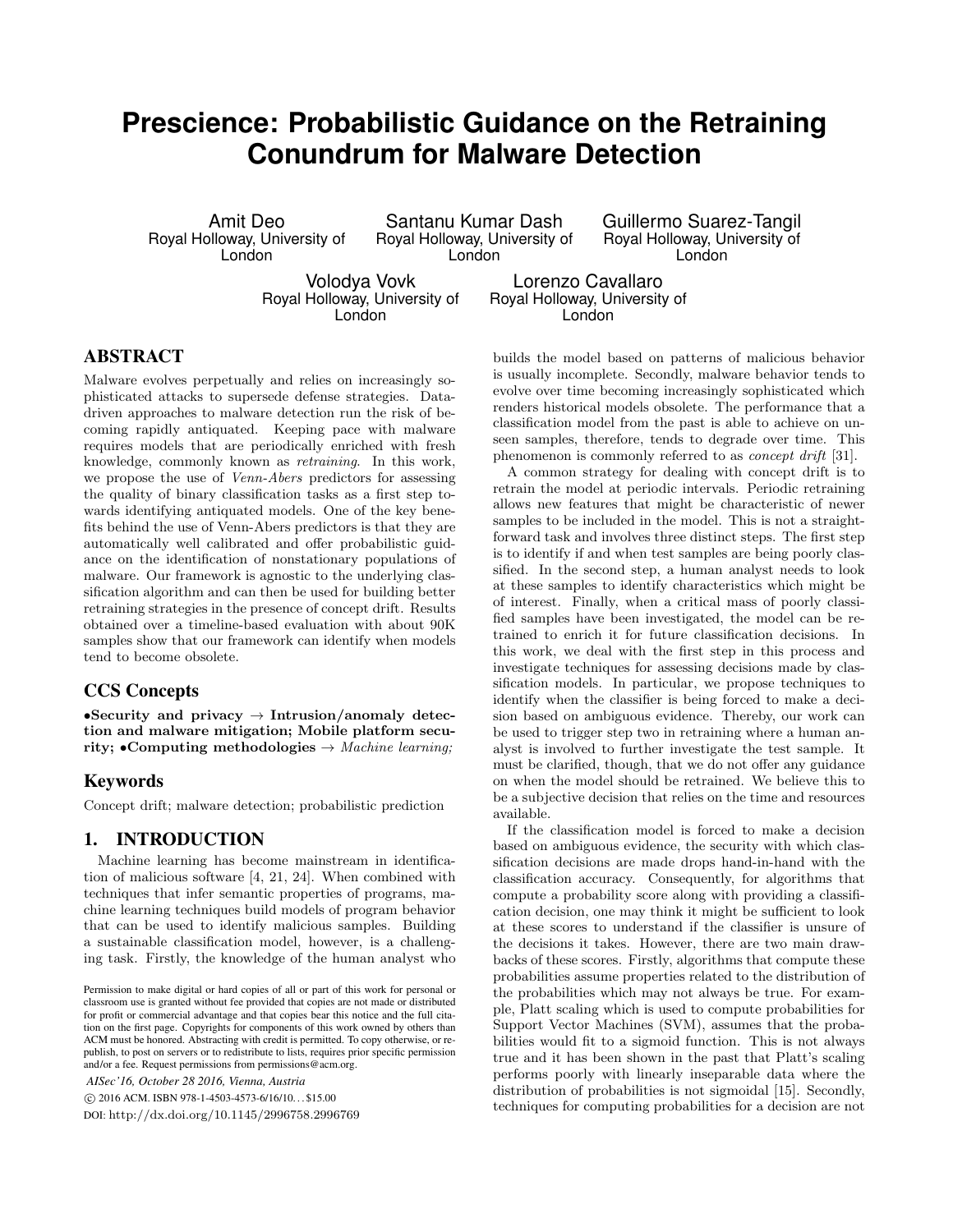transferable across different classifiers. For example, Platt scaling is a technique created specifically for SVM and does not necessarily work well with other classifiers.

In this work, we show how recent advances in machine learning techniques can enable decision assessment in a fast and reliable manner whilst providing theoretical guarantees on the assessment. We propose the use of Venn-Abers predictors which provide guarantees of perfect calibration when used to assess classification decisions. For the case of malware detection, perfect calibration entails that if we have a number of samples that are benign with a predicted probability of p, then the expected proportion of benign samples among these is precisely p. This property is of paramount importance when applying probabilities to decision-making frameworks such as in §2. Perfect calibration is hard to achieve with just a single probability score. For this purpose, Venn-Abers provides multiple probability scores for a classification decision. If the range of the scores is denoted as  $[p, q]$ , then the closer p is to q, the more accurate the probability score is. A wider range typically signifies that the probability prediction is unreliable and the sample is unusual with respect to the original training data. We corroborate this point by presenting empirical evidence on a causal relation between unsure (but potentially correct) classification decisions made by the model and poor performance during deployment. Apart from theoretically guaranteeing perfect calibration, an added advantage of using the Venn-Abers predictor is that it is agnostic to the underlying classification and can work well with a wide range of classification algorithms. This makes the Venn-Abers predictor a highly versatile technique for decision assessment.

The main contributions of this paper are as follows:

- We discuss a framework to highlight how probabilistic predictors can help minimize operational costs (§2). We make a critical assessment of probabilistic predictors where probabilities are used for decision assessment processes (§3).
- We further show that Venn-Abers probability ranges offer insight into the relative performance of a classification decision while being fully versatile and working with numerous underlying classification algorithms  $(§4).$
- Using a timeline-based evaluation, we show how the Venn-Abers predictor can be used to indicate when retraining might be necessary (§5).

# 2. PROBABILISTIC GUIDANCE IN OPER-ATIONAL SETTINGS

In this section, we discuss the costs and benefits of using human analysts and how assessment of classification decisions made by the model can aid the process. Our work is focused on malware detection where samples are classified as being either malicious or benign. We show how a decision assessment framework can efficiently integrate the expertise of a malware analyst in the case of malware detection. For the subsequent discussions, we assume that we have a classification model that emits probabilities of a test sample being malicious or benign along with the predicted class.

Probabilities help in the creation of a decision making framework where we can selectively engage the help of a

| Benign    | α |  |
|-----------|---|--|
| Malicious | c |  |

Table 1: Table of costs incurred when taking an action on a sample that is either benign or malicious.

human analyst in the case of ambiguous decisions. Suppose that we have a malware detection system along with a policy of sending appropriate samples off to malware analysts for further inspection. We would only like to send off samples that are worth investigating because manual inspection can be expensive. In this situation, there are two possible actions that can be performed on each sample, i.e., to either accept or investigate the decision of the classification model.

Accepting the decision of the classification can be further split up into two categories: those decisions that are correct with respect to the ground truth and those that are not. For the rest of our discussions, we denote the Investigate decisions as I and divide Accept (denoted by A) decisions into two sub-categories:  $A_{\checkmark}$  where the model's decision is correct and  $A_{\times}$  where the model's decision is incorrect.

Suppose we are able to attach costs to each of these actions, probabilities can help us make optimal decisions based on operational constraints. Consider as an example Table 1. Here, each column corresponds to the three actions available at the disposal of the malware analyst as enumerated above and each row corresponds to the true class of a sample.

It can be noted that when the model says that a sample belongs to a benign class (first row) and the decision is correct, the cost of accepting the decision (denoted by action  $A_{\checkmark}$  in the first column) is zero. Similarly, the cost of accepting a correct decision where the sample is deemed malicious is zero. For all other combinations of model decisions and actions taken, there is a fixed cost associated. These costs are subjective. For example, the values of a and c where decisions are referred to the human analyst depend on the size of the team and number of analysts available to perform further investigation. It should also be noted that there are costs involved in accepting a wrong decision. For example, the column  $A_{\times}$  contains non-zero costs b and d for accepting wrong decisions. Incorrect identification of benign/malicious samples often carries a bigger operational penalty than sending it to a human analyst. Therefore, the values for  $b$  and  $d$  are typically (but not necessarily always) bigger than a and c, respectively.

Malware detection teams would need to choose the constants representing the operational costs according to their goals. We now show how prediction probabilities combined with operational costs can aid the process. If misclassification is not acceptable, the parameters  $b$  and  $d$  should be relatively large. However, if the team has few analysts, a and c need to be relatively large. For an optimal decision, the expected loss given each action should be considered. In this case, given a probability prediction  $p$  of a sample being benign, and the costs of accepting: (i) a benign decision  $(A^b)$ and (ii) a malicious decision  $(A^m)$ , we have the following:

$$
\mathbb{E}(\text{Cost}|\mathbf{A}^{\mathbf{m}}) = (1-p)d \tag{1}
$$

$$
\mathbb{E}(\text{Cost}|I) = pa + (1-p)c \tag{2}
$$

$$
\mathbb{E}(\text{Cost}|\mathbf{A}^{\text{b}}) = pb \tag{3}
$$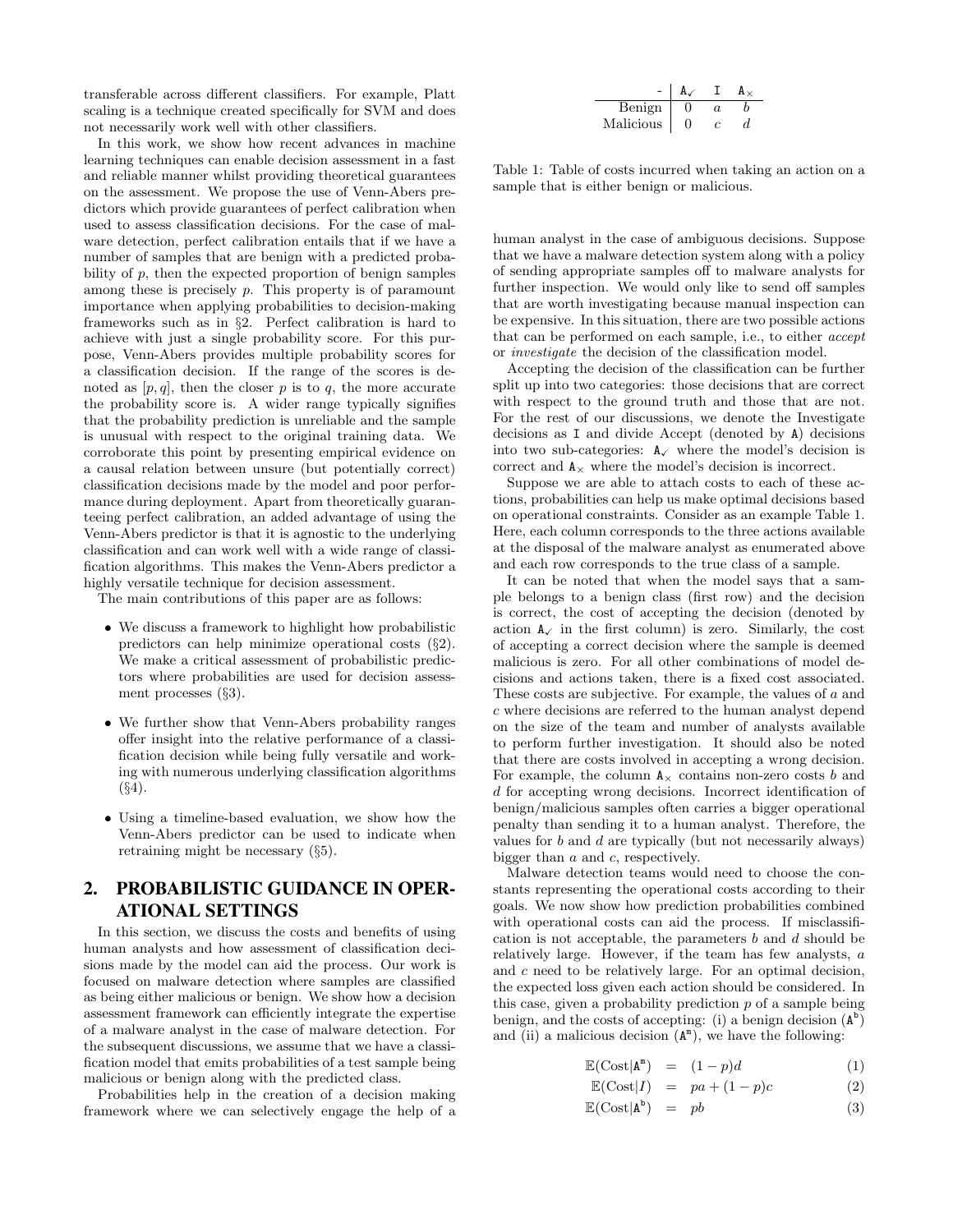

Figure 1: A plot of the expected loss associated with each action against the probability prediction  $p$ . The solid black line indicates the loss associated with the optimal action. Parameters chosen:  $a = 1.5, b = 3, c = 4, d = 1.$ 

Equations 1 through 3 show a linear relationship between the expected operating costs for actions I and  $A^{(m,b)}$  and the probability  $p$  of a sample being benign. If these costs are plotted against the probability of a sample being benign, the optimal operational setting is where we minimize the cost for each probability value. This is an important aspect of using probabilistic guidance in an operational setting and is further explained using the example from Figure 1. In Figure 1, we have plotted the cost functions against probabilities after using constant values of  $a = 1.5, b = 3, d = 4, c = 1$ . It may be seen that if we minimize the operational cost for each probability value, it is now possible to identify the exact points at which alternate actions should be considered. For our example, we should investigate the decision of the classifier when  $p \in [0.4, 0.67]$  and take action I. Otherwise, we should accept the classifier decision and take action A.

# 3. DECISION ASSESSMENT TECHNIQUES

Ambiguity in decisions made by a classification model occur when the differentiating factors of individual classes are ill-defined or missing from the classification model. In such cases, the classifier is forced to pick a class for the test sample but alternate choices may also be possible and, at times, almost as fitting as the chosen class. Techniques that derive the probability of a sample belonging to a class or a statistical p-value for the hypothesis that the sample belongs to a class can be used to see how well a sample fits into individual classes. In this section, we give an overview of the approaches available to assess when a classifier decision is reliable. We also provide empirical evidence of probability scores derived from conventional machine learning algorithms not being reliable techniques for decision assessment.

For discussing various decision assessment techniques, it is necessary to introduce the notation and terminology that will be used. First of all, we denote individual feature vectors of each sample with the symbol  $x$ . The set of all possible feature vectors is represented as  $X$ . Since we will only deal with the binary classification problem, the labels for the samples will be denoted as  $y \in \{0, 1\}$ . In this paper, we will always be considering decision assessment techniques that build on top of an underlying algorithm that outputs a score. A score could be a probability measure of a sample belonging to a particular class or distances from hyperplanes separating the classes. This algorithm will always be trained and its output score will be denoted by the function  $s: X \to \mathbb{R}$  where  $\mathbb{R}$ is the set of real numbers. Given an input feature vector  $x$ , the trained algorithm's output score is  $s(x)$ . Feature vectors will be interchangeably referred to as objects.

# 3.1 Assessment Using P-values

P-values have been used in the past to assess how well test samples fit into classes seen during training [32]. Conformal Prediction (CP), as detailed in [32], uses p-values to statistically assess how well a sample fits into a family and uses this information to identify, with a given confidence level, the sets of classes a test sample might belong to. Whenever a p-value for a test sample and class is calculated, a null hypothesis that the sample belongs to the class is assumed to be true. A large p-value indicates significant evidence in favor of the null hypothesis and therefore, if a test sample and class combination exhibit large p-values, it is likely that the test sample belongs to the class.

For computing p-values, CP takes a non-conformity score as input. This is a measure (e.g., geometric or probabilistic) of how well a sample fits into a class. For example, in the case of SVM, the non-conformity score could be derived from the sample's distance to the segregating hyperplane, with samples closer to the hyperplane being less conforming. Let's assume that a real-valued function  $\mathcal N$  gives the non-conformity score for a test object z and a given class B. The p-value for the null hypothesis that  $z$  belongs to  $B$  can be derived by putting  $\mathcal{N}(B, z)$  in context with other samples from the same class, i.e.,  $\{N(B, z'): z' \in B, z' \neq z\}$ . Thus, the p-value is computed to be the proportion of samples in a class with identical, or higher, non-conformity scores.

We now describe how p-values can be used in identifying a prediction set for a test object using techniques such as CP. When the p-values for all classes of a sample are written out in descending order, introducing a cut-off level  $\rho$  selects a potential set of classes to which the sample may belong to with a probability of at least  $\rho$ . All other classes having p-values less than  $\rho$  are treated as rejected options for classification. Recent attempts to statistically evaluate classification tasks [14], enabled to selectively invoke CP when applied to Android malware to improve the overall classification accuracy by including alternate high p-value choices [8].

Although decision assessment using p-values is insightful, it is very expensive. For testing the null hypothesis on the test sample, it needs to be placed in every possible class and its p-value compared with the p-values of other samples in the class. Whenever a p-value needs to be computed, a standard classification algorithm needs to be  $run<sup>1</sup>$ . If there are  $n$  samples in the training dataset and  $c$  possible classes, we need to run a traditional classification algorithm  $(n \times c)$ times to obtain the non-conformity measures for all samples for all classes, and this makes assessment using p-values expensive for large datasets. We now discuss probabilistic predictors, which output a probability of a test object belonging to a particular class. Unlike p-value based assessment, the advantage of probabilistic predictors is that they emit probabilities of the test object belonging to a particular class for all classes with just a single run of the underlying algorithm.

<sup>&</sup>lt;sup>1</sup>Non-conformity scores, used to compute p-values, are derived by a given classification algorithm.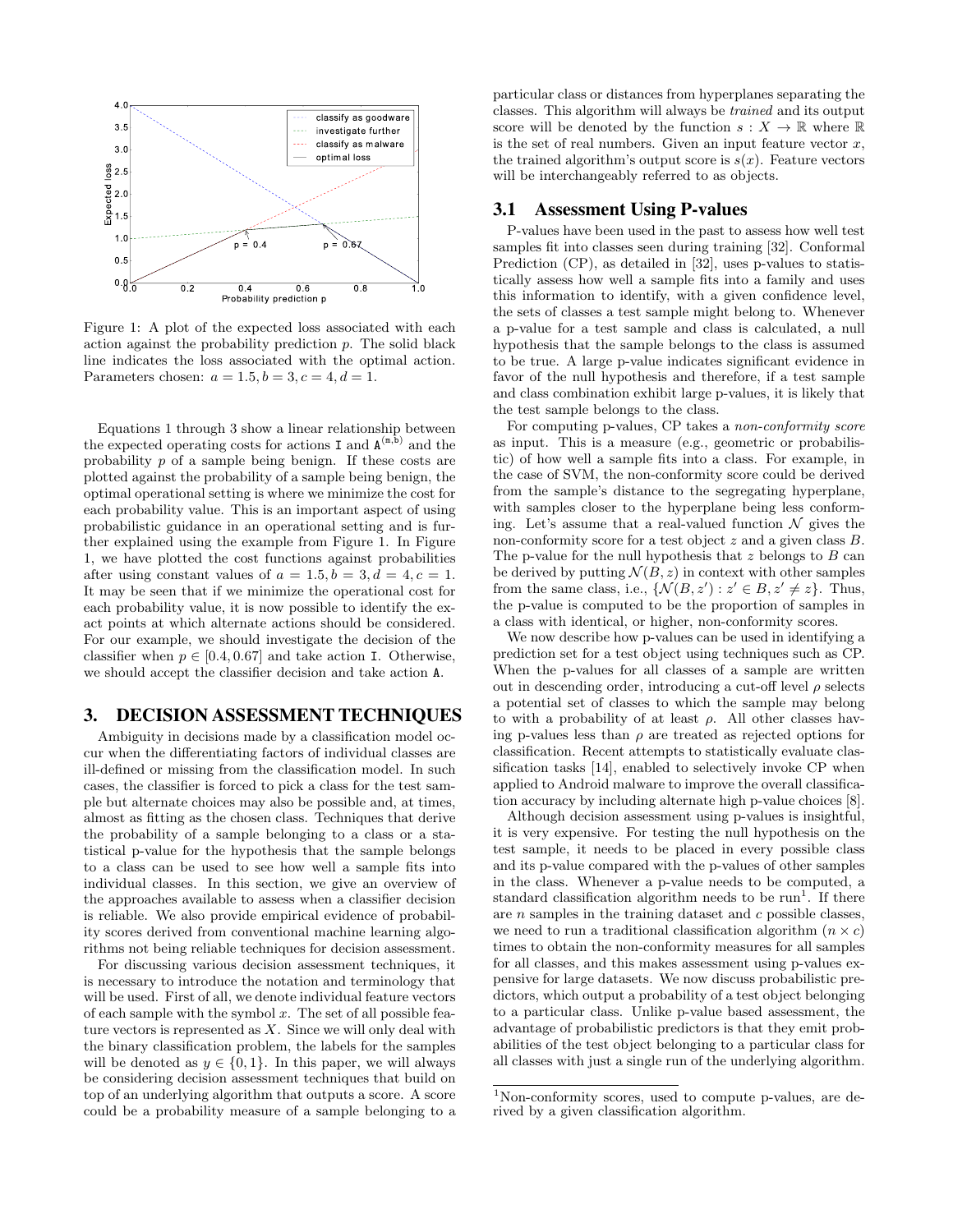## 3.2 Probabilistic Predictors

A probabilistic predictor is simply an algorithm that outputs a probability given a test object. This output will be the probability of the true label of the input being  $y = 1$ .

*Calibrated Probabilities.* Let Y be a random variable taking values in  $\{0,1\}$  and P be the random variable associated with the output of a probabilistic predictor. A probabilistic predictor is said to be well calibrated if the following holds for all possible values of p:

$$
\mathbb{E}(Y|P=p) \approx p.
$$

Alternatively, this equation can be written as  $Pr(Y = 1 | P =$  $p \geq p$ . The notion of *perfect calibration* is essentially the same apart from the requirement that *exact* equality must hold. In the case of perfect calibration, the probability of a true label being 1 corresponding to the prediction  $P = p$ is precisely p. Therefore perfect calibration is the ideal aim for probabilistic predictors.

*Platt Scaling.* Suppose we have a binary classifier that outputs some score on each test object (denoted by function s) in order to predict its true label. An example of a score could be the distance to the separating hyper-plane of some SVM. How do we translate these scores into well-calibrated probability predictions on the true label? A popular solution to this problem is to apply Platt scaling [20]. This method was initially intended to produce well calibrated probabilities for the output of SVMs and works by fitting logistic regression to the output scores of the trained model. In more detail, the posterior probability of a label  $y$  given a score  $s'$  is assumed to take the form of a sigmoid function. This assumption is written as:

$$
\Pr(y = 1 | s') = \frac{1}{1 + e^{As' + B}}
$$

.

The parameters  $A$  and  $B$  are calculated using a maximum likelihood principle. This calculation follows in the traditional way for the most part, but Platt suggests a regularization technique to avoid overfitting. Suppose we have a training set  $\{(x_1, y_1), ..., (x_n, y_n)\}\$ and have calculated the scores  $s_i = s(x_i)$ . Let  $N_+$  and  $N_-$  be the number of training objects with the labels  $y = 1$  and  $y = 0$  respectively. Then the relabeling for  $y = 1$  is  $t_{+} = (N_{+} + 1)/(N_{+} + 2)$ and for  $y = 0$ , the label  $t_ - = 1/(N_+ + 2)$  is used. The labels  $t_+$  and  $t_-$  should be interpreted as target probabilities. Having defined the new labels  $t_i$ , the minimization problem used to find the parameters  $A$  and  $B$  is

$$
\min_{A,B} - \sum_{i} t_i \log(p_i) + (1 - t_i) \log(1 - p_i)
$$

where  $p_i = Pr(y = 1|s_i)$  as given by the sigmoid function. It turns out that Platt scaling isn't always the best choice when it comes to extracting well calibrated probabilities for arbitrary score outputting algorithms. For example, it has been shown that Platt scaling performs relatively poorly compared to alternatives in some settings [35, 15]. Another well known method is isotonic regression.

*Isotonic Regression.* Isotonic regression works by fitting an isotonic (i.e. non-decreasing) function to a set of data points. It does so by minimizing a weighted least squares function. First of all, let's assume that we have already

trained a binary classifier and obtained the resulting scoring function  $s: X \to \mathbb{R}$ . In our context of binary classification, let's say that we are given a dataset  $\{(x_1, y_1), \ldots, (x_k, y_k)\}\$ where the  $x_i \in X$  are feature vectors and the  $y_i \in \{0,1\}$ are true binary labels. We can then feed the feature vectors into the scoring algorithm to get a set of scores  $\{s_1, \ldots, s_k\}$ where  $s_i = s(x_i)$ . Following this, we can reorder and remove duplicates to get the set of distinct scores  $\{s'_1,...,s'_{k'}\}$  where  $s_i' < s_{i+1}'$ . The isotonic regression of the scores is the set of numbers  $\{f_1, \ldots, f_{k'}\}$  subject to the constraint  $f_i < f_{i+1}$ that minimize the least squares function

$$
\sum_{i=1}^{k'} \sum_{j:s_j=s'_i} (y_j - f_i)^2.
$$
 (4)

Intuitively, one can think of the numbers  $f_1, \ldots, f_{k'}$  as values of a function f at the individual points  $s'_1, \ldots, s'_{k'}$ . In order to extend the domain of  $f$ , we create a step function by extending the points to the left. In other words, the step function is defined as  $f(s) = f_i$  for  $s \in (s_{i-1}, s_i]$ . Isotonic regression can be used to produce well calibrated probability predictions [19, 35, 17] but there is a somewhat natural extension that we will focus on that is discussed in §4.

*Empirical Comparison.* In order to show the key characteristics of Platt scaling and isotonic regression, we present some empirical results in a manner similar to the literature in this area [19]. Figure 2 shows a plot with four distinct curves. The data points for these curves have been obtained after running the Random Forests algorithm in the Android malware detection domain. We use the Scikit-learn library whose RandomForestClassifier also gives probability scores for a decision through the predict\_proba function. The details of the datasets that we use for training and testing can be found in §5.2. For training, we used the datasets McAfee goodware and Drebin malware sets and for testing we used the Marvin goodware and malware sets. Although not necessary at this point, the full details of the features used for this experiment can be found in §5.1. The output scores from the underlying algorithm (i.e. Random Forests), Platt scaling and isotonic regression are shown on the x-axis in Figure 2. The proportion of benign test objects in a set of samples are shown on the y-axis. Alternatively, this axis can be interpreted as an empirical estimate of the probability of a sample being benign for a given score. With this in mind, we now discuss the four lines shown in Figure 2.

- 1. Perfect Calibration: This is the ideal aim in probabilistic prediction that we can aspire to achieve. If the underlying algorithm has perfection calibration, then the proportion of benign samples among the objects with score  $s'$  should be  $s'$ .
- 2. Random Forests: After obtaining the scores from the underlying algorithm (Random Forests), we divided them into buckets of width 0.05 and calculated the proportion of benign samples in each bucket. For example, if the predict\_proba function tell us that there are five samples with scores between [0.10, 0.15] and three of them are benign, we have a green cross at (0.125, 0.60). Note that the x-value is the midpoint of the range [0.10, 0.15]. It may be seen that the probability scores computed by the underlying algorithm case is far from ideal as the curve formed by the green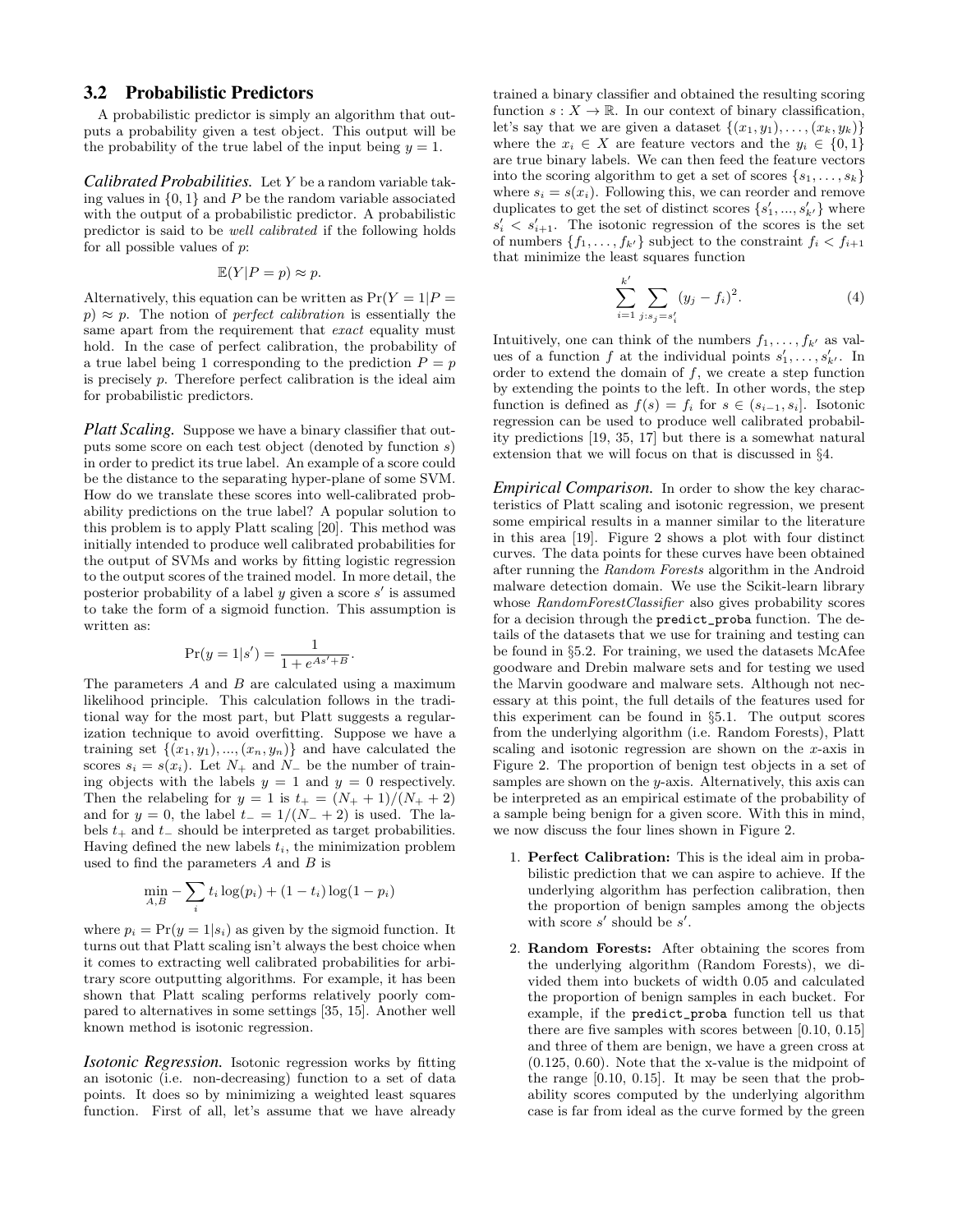

Figure 2: A comparison of the Random Forests, isotonic regression and Platt scaling probability scores against the observed benign proportions corresponding to each score. The Random Forest scores were placed into bins of width 0.05 and plotted against the benign proportion observed in each bin.

crosses is far from the  $y = x$  line which represents perfect calibration.

- 3. Platt Scaling: In order to understand whether Platt scaling is able to fit the predicted scores from the underlying classifier, we fit the sigmoidal function as outlined in §3.2. The red line plotted shows the resulting probability prediction against the appropriate observed proportions of benign samples. Although Platt scaling offers an improvement over the underlying algorithm, the resulting predictions are still quite far away from being perfectly calibrated.
- 4. Isotonic Regression: Finally, we performed isotonic regression on the scores predicted by the underlying algorithm. The blue line plotted shows the relation between the probabilities output by isotonic regression against the corresponding observed probabilities (i.e. proportion of benign samples associated with each score). It is clear that the isotonic regression line produces relatively well calibrated results compared to the other methods since it agrees much more closely with the line for perfect calibration.

To summarize, we hope to emphasize two main points from Figure 2. The first is that there is a need for calibration methods such as isotonic regression and Platt scaling. This is clear from the fact that the output probabilities of Random Forests are poorly calibrated as seen in Figure 2. The next point is that Platt scaling is not always the best choice for calibrating probabilities and that isotonic regression can often produce better results.

# 4. INDUCTIVE VENN ABERS PREDICTORS

In this section we introduce the use of Venn-Abers predictors for measuring the confidence of a classification decision. For this, we first introduce the notion of loss functions, and then provide a formal representation of Inductive Venn-Abers predictors (IVAP). Finally, we discuss applying IVAP probabilities to assess loss in performance.

# 4.1 Loss Functions

A standard assessment method for probabilistic predictors is the use of loss functions. Two popular choices of loss function are log loss and Brier loss. The log loss of a probability prediction  $p$  whose true label is  $y$  is given by the expression

$$
-y\log p - (1-y)\log(1-p) \tag{5}
$$

where the log uses a base of 2. It is clear that a low probability  $p$  is punished with a high loss when the true label is 1 and a high probability is punished heavily when the true label is 0. This loss function also punishes undesirable probabilities near 0.5. Given a sizeable test set, the average loss incurred can be used to compare the performance of different probabilistic predictors.

#### 4.2 Formal Description

Inductive Venn-Abers predictors build on the use of isotonic regression to produce perfectly calibrated results. However, perfect calibration comes at the cost of multi-probability output. In particular, IVAP returns the pair  $(p_0, p_1)$  where  $p_0$  and  $p_1$  are two different predictions of the probability that the true label of a test object is 1. A more precise account of IVAP's theoretical guarantee of perfect calibration is that just one out of  $p_0$  and  $p_1$  is perfectly calibrated. Sadly, there is no practical way of deciding which of the two it is. Despite this slight disadvantage, a single probability can still be extracted by minimizing the maximum expected value of some loss function (e.g. log loss or Brier loss). Using this minimax strategy, the single probability obtained is expected to be well calibrated if  $p_0$  and  $p_1$  are close in value.

Suppose we are given a full training set  $\{z_1, z_2, \ldots, z_n\}$ where  $z_i = (x_i, y_i)$ . Here,  $x_i \in X$  represents an object and  $y_i \in \{0,1\}$  a label. Let x without a subscript represent a test object for which we want to predict the probability that its label is 1. The method of IVAP proceeds as follows:

- Split the training data into two sets: the calibration set  $\{z_1, \ldots, z_k\}$  and the proper training set  $\{z_{k+1}, \ldots, z_n\}.$
- Now train the scoring classifier on the proper training set to get a scoring function  $s: X \to \mathbb{R}$ .
- For  $i = 0, 1$ : let  $g^{(i)} : \mathbb{R} \to [0, 1]$  be the isotonic regression on the points  $(s(x_1), y_1), \ldots, (s(x_k), y_k), (s(x), i).$
- Output  $(p_0, p_1) = (g^{(0)}(s(x)), g^{(1)}(s(x))).$

It has been shown that after the scoring algorithm has been trained and the scores computed, IVAP can be implemented in  $O(k \log k)$  steps [34] where k is the number of objects in the calibration set. Therefore, the computational cost of IVAP will often be determined by the efficiency of training the underlying scoring algorithm and calculating the scores on the calibration set.

#### 4.3 Using the Probabilities

Our contribution utilizes the multi-probability output of IVAP in two different ways. In particular, we propose two different metrics for detecting a loss in accuracy of an underlying algorithm:

• APW: The Average Probability Width (APW) between the two different IVAP predictions  $|p_0 - p_1|$  over a test set.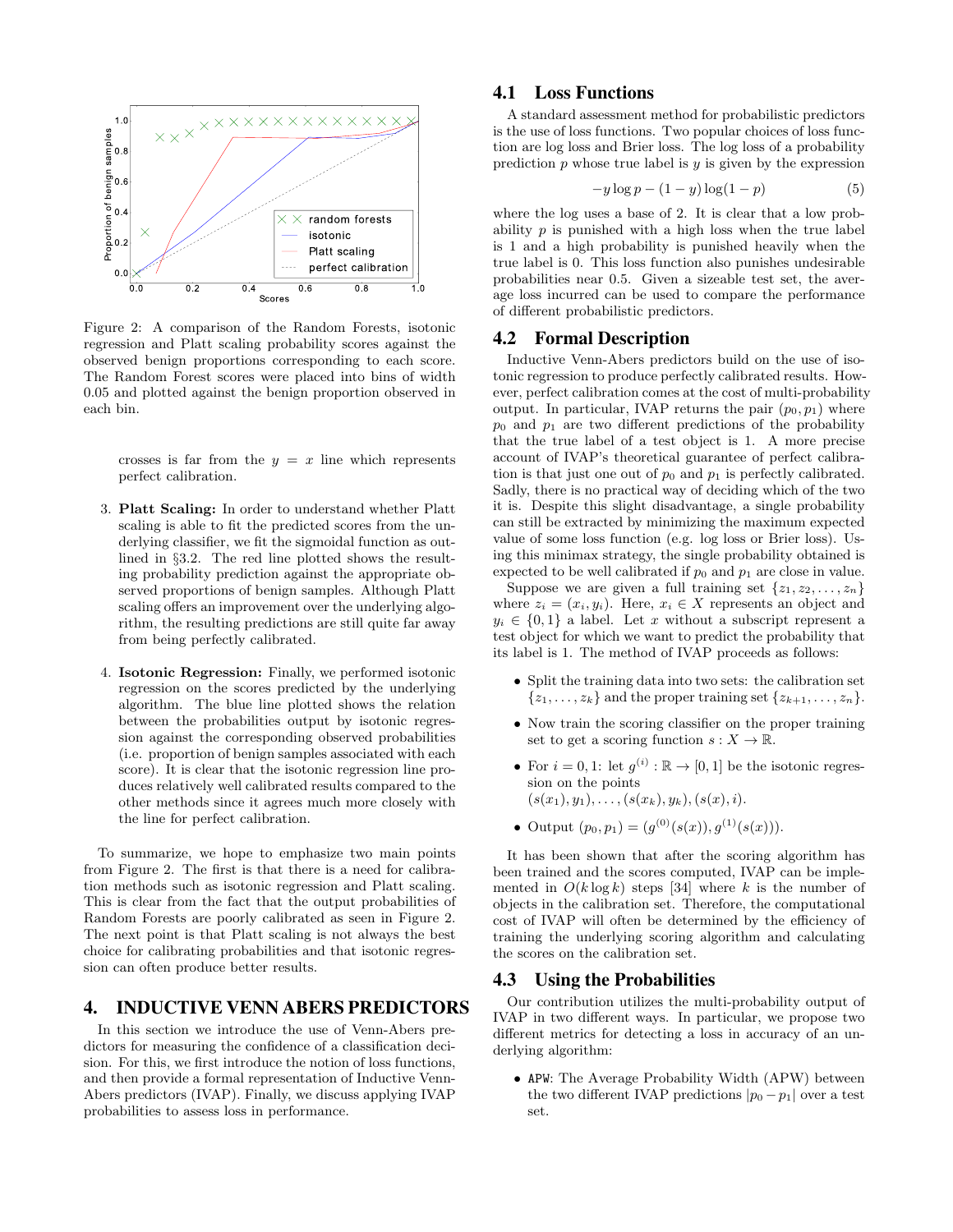• MAD: The Mean Absolute Deviation (MAD) from 0.5 i.e. average  $|p-0.5|$  over the test set where  $p = p_1/(1-\epsilon)$  $p_0 + p_1$ ).

The first metric (APW) considers the quantity  $|p_0 - p_1|$ which can be interpreted as a measure of the uncertainty of a probability prediction. The intuition behind using this metric is that a large uncertainty corresponds to an unusual test sample that IVAP and the underlying algorithm struggle to process confidently. Therefore, we expect an increase in APW to indicate a loss in accuracy of the underlying classifier. The second metric (MAD) utilizes the absolute deviation of a single probability prediction  $p$  from 0.5. The formula for  $p$  given above corresponds to the minimax solution to the log loss function [33]. The idea behind MAD is that as accuracy of the underlying algorithm decreases, we would expect probabilities to move towards 0.5. As a result, we would expect a loss in accuracy of the underlying classifier to correspond to a reduction in MAD.

An empirical investigation of our ideas is given in §5.3. It should be noted that while we are aware that the theoretical guarantee of perfect calibration may be violated given a heavily drifting data population, our empirical findings show that these metrics can still provide insight into coping with the issue of concept drift.

### 5. EXPERIMENTS

Our experimental evaluation is mainly tailored to Android malware classification due to its rapid proliferation over the last years [29]. However Venn-Abers predictors can also be used in the desktop arena. In this section, we first describe the baseline detector and the datasets used in our work. Next, we experimentally confirm that Venn-Abers can be used to assess concept drift, and we evaluate the performance and complexity of our framework. Finally, we discuss the retraining strategies derived from our results.

#### 5.1 Baseline Detector

To evaluate how well our probabilistic predictor performs we rely on DroidSieve [28], an Android malware classifier. DroidSieve uses static analysis to derive a number of features known to be characteristic of Android malware. These features are then used to fit a model capable of accurately discriminating goodware from malware. DroidSieve identifies two major classes of features: syntactic ones, which are derived from the code and metadata of the app; and resourcecentric ones, which are obtained from resources used by the app. For the former, instances of the type of features extracted are API calls, or permissions used by the app. As for the latter, DroidSieve performs deep inspection of some resources such as certificates, or embedded native ELF executables to extract another set of features. Overall, we use both binary and continuous features. The presence or absence of a particular trait, such as a permission, is encoded as a binary feature; numeric properties, such as string lengths or op code frequency, are encoded as continuous features.

DroidSieve uses feature selection to restrict the classifier to important discriminating features. A feature is selected when the importance score assigned by the classifier is higher than the mean of all the features' scores. DroidSieve's architecture supports a variety of learning algorithms. For our experiments, we considered Extra Trees, Random Forests, and eXtreme Gradient Boost (XGBoost), and Support Vector Machines (SVM). While SVM is based on separation using hyperplanes and is less sensitive to outliers, the other classifiers are based on ensemble tree. The advantages of ensemble classifiers are that they can be parallelized giving significant speed-ups when dealing with large datasets. Additionally, ensemble tree-based classifiers usually obtain better predictive performance than a single classifier because they make the decision boundary smoother.

As for the choice of the baseline detector, we use Droid-Sieve because it performs consistently well when dealing with obfuscated malware [28]. However, it is worth noting that our framework is agnostic to the underlying baseline detector; at this point, we emphasize that the goal of this paper is to evaluate the presence of concept drift.

#### 5.2 Datasets

The evaluation is based on a number of datasets containing both real-world malware samples and a set of goodware apps. For the malware, we rely on two well known datasets called MalGenome [36] and Drebin [5] containing a total of 5.5K unique samples. We further extended this with an additional set of 24.3K malwares given by Marvin [16] and McAfee. Similarly, we obtained about 107K goodwares also from Marvin and McAfee. The summary of the datasets used in our evaluation is described in Table 2a.

We split our datasets into three different modes: training, calibration and testing. For training and calibration, we retained 18.67% and 9.34% of the samples respectively; while for testing we retained the remaining 71.99% of the samples. For training and calibration we use Drebin, MalGenome and Marvin malware, whereas for testing we included the entire set of malware given by McAfee. On the one hand, the Drebin, MalGenome and Marvin malware sets are mainly samples found and vetted by security researchers and experts prior to 2013. On the other hand, the McAfee malware dataset are samples found by this Anti-Virus (AV) vendor between the first quarter of 2012 and the first quarter of 2016. Table 2b shows a summary of the dataset combinations and describes the number of samples in each mode.

The rationale behind this splitting is to keep some historical coherence in the selection of training and test datasets as this has a great impact on the performance of the detector [3]. We further aimed at obtaining a clean snapshot of the perception of an AV vendor that would go live in late 2011 and would span its activities up until 2016. The date span provides a good standpoint to evaluate the concept drift suffered by an AV vendor over four years.

Both the training and calibration modes contain the same ratio of malware to goodware, i.e.: one goodware per malware  $(1:1)$ . Although the occurrence of malware in official markets is lower than the presence of goodware, undersampling the training set is a common practice to equally weigh both classes when building the classifier [22, 7]. For goodware, we use a similar splitting as malware except that we included in the testing set the remainder of the benign samples from Marvin after building the testing and calibration sets. This enabled us to test our model with higher ratio of 1 : 5 which is similar to other works in the area [37, 1, 6].

#### 5.3 Experimental Results

In this section, we discuss a set of experiments to confirm that Venn-Abers can be used to assess concept drift in malware detection. In particular, we evaluate the quality of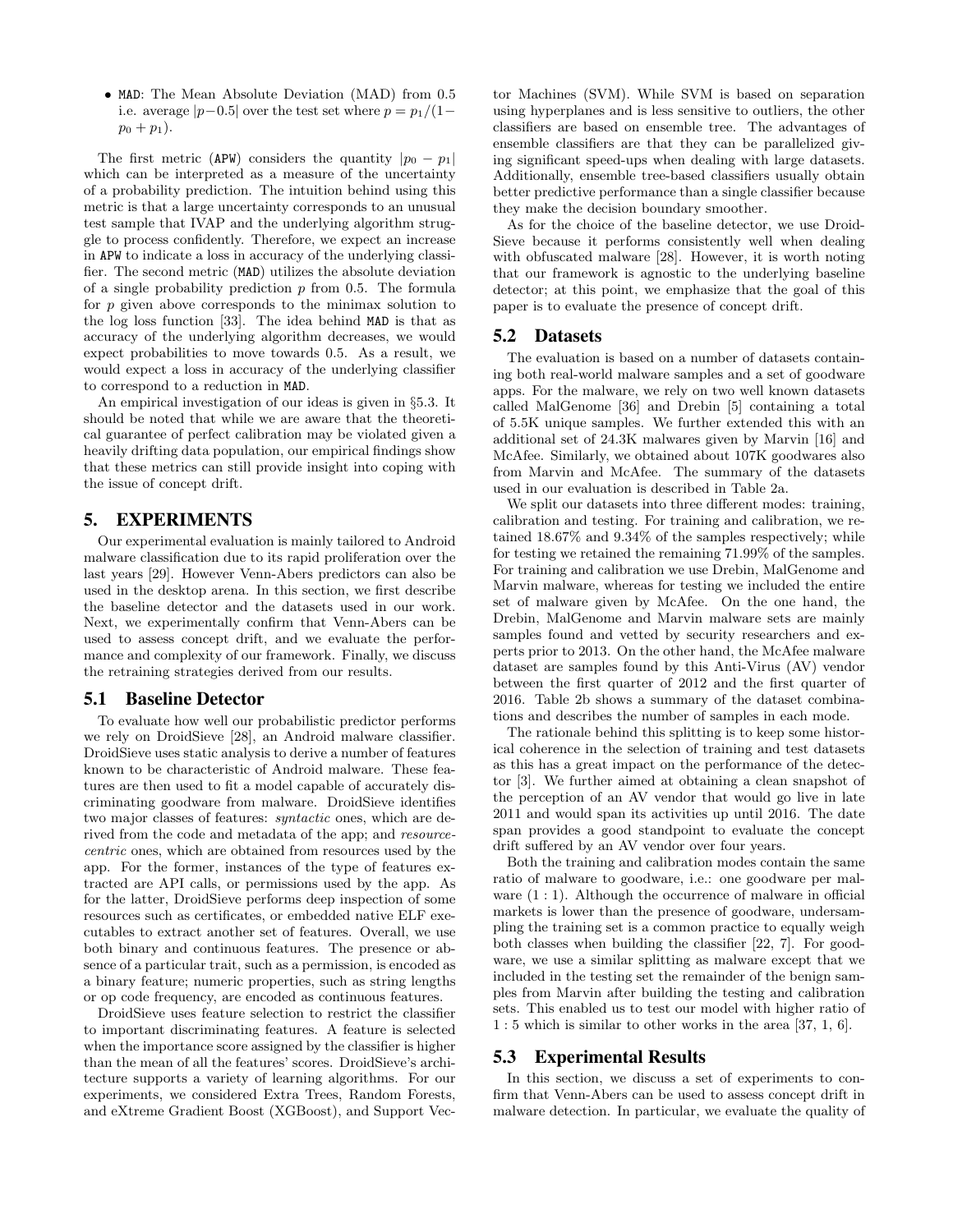| ID                   | Dataset Name                    | Type                            | <b>Samples</b>            | Mode                                                                            | Type                | Datasets                           | Ratio | Samples |
|----------------------|---------------------------------|---------------------------------|---------------------------|---------------------------------------------------------------------------------|---------------------|------------------------------------|-------|---------|
| MgMW                 | Drebin $[5]$<br>MalGenome [36]  | Malware<br>Malware              | 5,551<br>1,260            | Training                                                                        | Malware<br>Goodware | {Drebin, MgMW, MvMW}<br>{MvGW}     | 1:1   | 23,191  |
| McGW<br>McMW<br>MvGW | McAfee<br>McAfee<br>Marvin [16] | Goodware<br>Malware<br>Goodware | 8,040<br>13.777<br>84,980 | Calibration                                                                     | Malware<br>Goodware | {Drebin, MgMW, MvMW}<br>$\{MvGW\}$ | 1:1   | 11,595  |
| MvMW                 | Marvin [16]                     | Malware<br>Malware              | 10,582<br>31.170          | Testing                                                                         | Malware<br>Goodware | {McMW}<br>{MvGW, McGW}             | 1:5   | 89,404  |
|                      | Summary                         | Goodware                        | 93.020                    | <b>Hold-out Ratio:</b> 18.67% Training $-9.34\%$ Calibration $-71.99\%$ Testing |                     |                                    |       |         |
| (a) Dataset sources  |                                 |                                 | (b) Dataset split         |                                                                                 |                     |                                    |       |         |

Table 2: Overview of chosen datasets. Figure 2a shows the source of our datasets together with the number of samples from each source, and Figure 2b shows the dataset splits and the ratio between malware and goodware used. The holdout ratio shows the overall percentage of samples retained for training, calibrating and testing.

| <b>Classifier Name</b> | APW      | MAD   |
|------------------------|----------|-------|
| XGBoost                | $-0.872$ | 0.877 |
| Extra Trees            | $-0.919$ | 0.900 |
| SVM                    | $-0.909$ | 0.922 |

Table 3: The Spearman's rank correlation coefficients of APW and MAD for each of the plots shown in Figures 3-4.

a given underlying classification algorithm by utilizing the multi-probability output of IVAP (see §4). To this end, we report our results using two different metrics over the test set: APW and MAD (see §4.3).

*Overview.* For our experiments, we train and calibrate our classifiers with the datasets described above. Then, we use the testing set to compute both APW and MAD for the samples observed in each quarter of a year from 2012 up to May 2016 (Q1). Note that we rely on McAfee's first seen (i.e., first detected) date to build the historical time-line of the malware. The average number of malware samples per quarter is about 800 (see Appendix A for details on the distribution of samples). Figure 3 shows the relation between the average recall and the APW for each quarter. Similarly, Figure 4 shows the average recall against the MAD. For the sake of clarity, we depicted the best fit (either linear or quadratic) to highlight how our metrics progress with respect to the recall. For the case of APW, we can observe that the average  $|p_0 - p_1|$  decays as the recall improves. On the contrary, for MAD we can see that  $|p-0.5|$  increases as the recall improves.

To further reinforce the relationships shown in the plots, Spearman's rank correlation coefficients have been calculated. To briefly recap, Spearman's rank lies between the values  $+1$  and  $-1$ . On the one hand, values near  $+1$  indicate a strong increasing relationship between our metric and the recall. Note that the relationship is not necessarily linear. On the other hand, values near −1 indicate a strong decreasing relationship. The Spearman's rank correlation coefficients for each of the plots are included in Table 3.

It is worth mentioning that the temporal order of the plotted points is expected to start from the rightmost side of the graph (i.e., with high recall) to the leftmost one (i.e., with lower recall) following a temporal order throughout the quarters. However, we found that the average recall did not strictly decrease with each quarter. This could be attributed to the way malware families evolve. Malware campaigns do not usually follow a continuous timeline and specimens that appear at a given time could disappear and then come back to the markets with new updates a few months later. Having said this, the lowest 4 values of recall do correspond to the last two quarters considered. Additionally, the 3 points with the highest recall correspond to the first three quarters in the case of XGBoost. This means that overall there is a decreasing trend in recall over time.

In total, we tested our metrics against samples from 17 quarters, showing a wide range of recall results with at least 0.1 points of difference. In the best case scenario, our recall lies near 100% accuracy over the unseen testing samples. The lower bound found in the worst case is about 76% recall. Altogether, this provides a baseline set of drifting models to study the role of APW and MAD metrics which is discussed next in detail for each of the baseline classifiers used.

*XGBoost.* For the case of XGBoost we can observe that both APW and MAD closely predict the decreasing performance trend as shown in Figure 3a and Figure 4a. In particular, APW reports a quadratic decreasing trend between the average  $|p_0 - p_1|$  score and the recall. This fits extremely well with our hypothesis that the uncertainty in our probability predictions increases as our accuracy decreases. On the other hand, MAD shows a similarly strong—but increasing relationship between  $|p - 0.5|$  and the recall. In both cases, the trend can be modeled quadratically and, interestingly, there appears to be an element of symmetry between the two models.

It is important to emphasize at this point that both APW and MAD can be calculated in the absence of true labels or ground truths. Therefore, these quantities can be used to estimate a loss in accuracy when feeding our underlying algorithm with unseen and unclassified samples.

*Extra Trees.* When assessing the performance reported by the Extra Trees classifier, we found that only one quarter was predicted poorly as depicted in Figures 3b and 4b. Interestingly, this point corresponds to the 1st quarter of 2016. When considering this quarter as an outlier, we can observe a similar trend to the one reported for XGBoost albeit with different values. In the particular case of the MAD, the points seem slightly more scattered from the prediction line indicating a looser trend. Having said this, the Spearman's rank correlation coefficients are similar to those observed for XG-Boost indicating a monotonic trend for both metrics.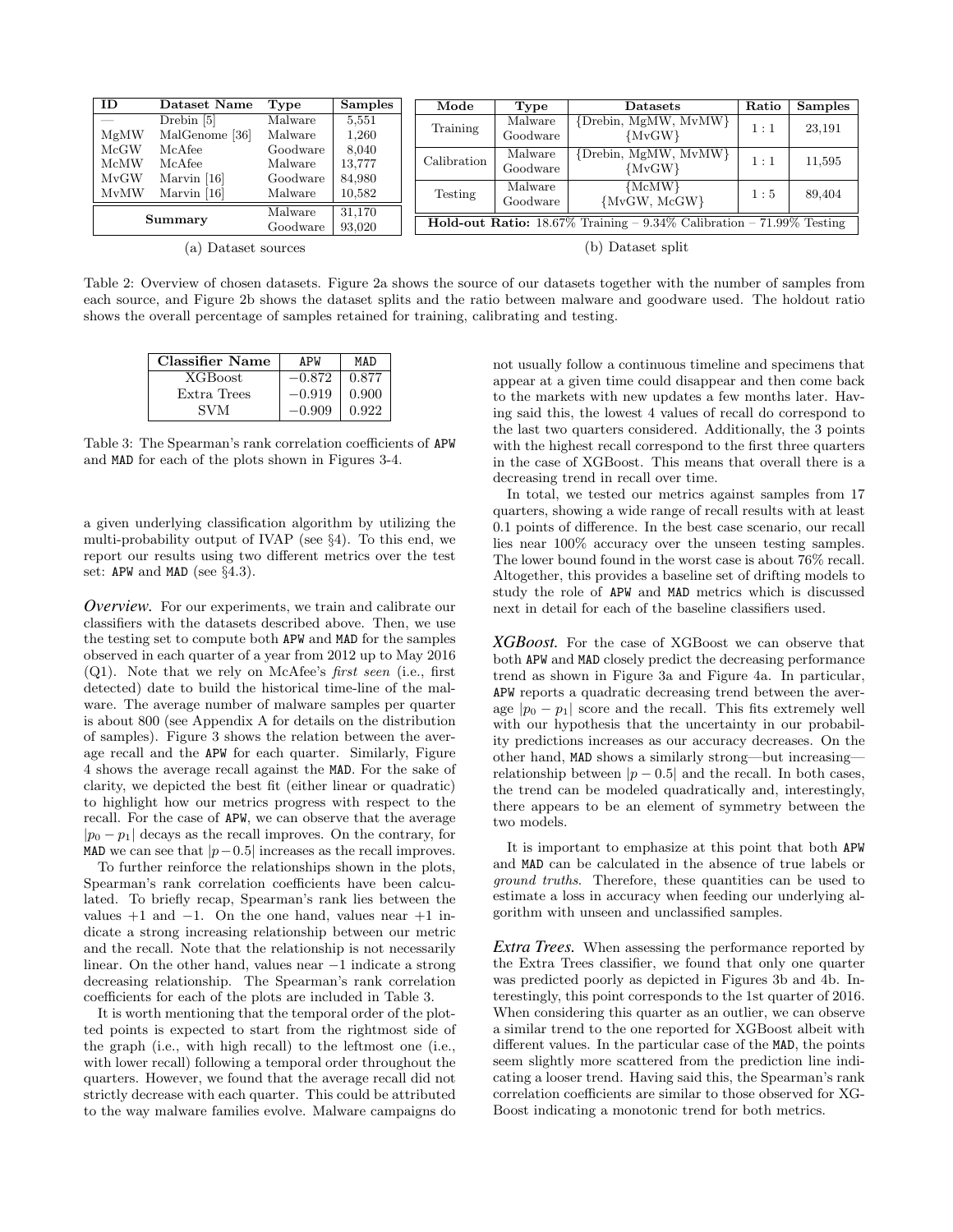

Figure 3: Average probability width  $|p_0 - p_1|$  (i.e., APW) against average recall for the three underlying algorithms. Each data point refers to a quarter in 2012–2016.



Figure 4: Average deviation  $|p - 0.5|$  (i.e. MAD) against average recall for the three underlying algorithms. Each data point refers to a quarter in 2012–2016.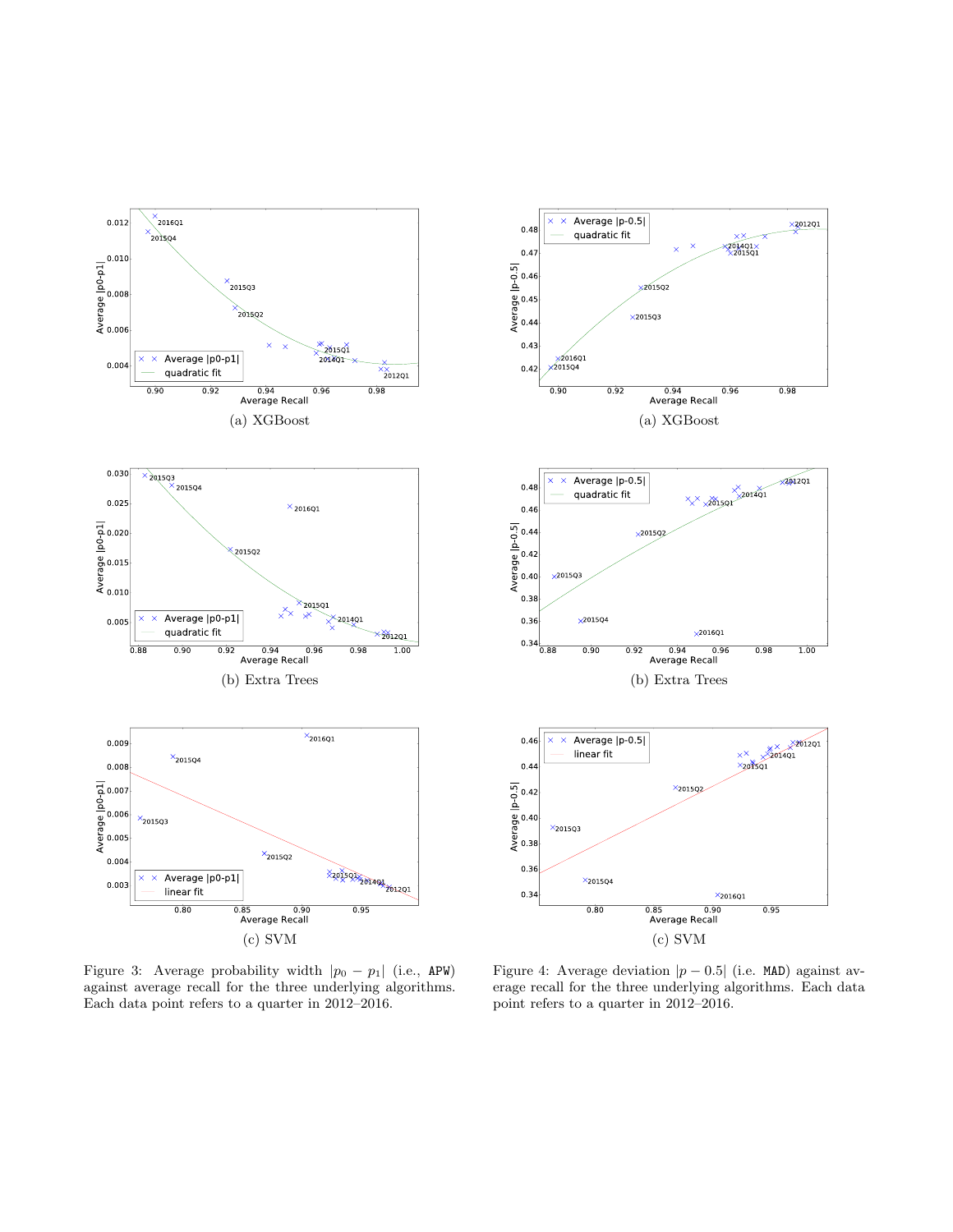|                | <b>Scores</b> |             | <b>IVAP</b> |      |
|----------------|---------------|-------------|-------------|------|
| Algorithm      | Train         | <b>Test</b> | Train       | Test |
| <b>XGBoost</b> | 17            | 0.41        | 0.42        | 0.41 |
| Extra Trees    | 56            | 0.71        | 0.71        | 0.71 |
| <b>SVM</b>     | 500           | 79.         | 79          | 80   |

Table 4: Running times (in milliseconds per sample) of each underlying algorithm together with the assessment time taken by our IVAP-based framework.

*SVM.* For the case of SVM, we can observe from the results that the number of outliers is slightly higher (see Figures 3c and 4c). We can observe that the range of probability is smaller than those observed in the other classification algorithms and there is a wider range of recalls present. In this case, we found that linear regression provided a more appropriate fit to the plotted data in comparison to a quadratic curve. Apart from that, the results are somewhat similar to the case of Extra Trees. More specifically, there is one quarter (quarter 1 of 2016) that breaks the trend with a recall of about 0.90. This confirms that this data point is more difficult to model and suggests that further analysis could lead to strong alternatives to APW and MAD. Spearman's rank correlation coefficients for this algorithm are still good at −0.909 for APW and 0.922 for MAD, showing that there is evidence of a monotonic relationship present in the data.

## 5.4 Performance and Complexity

We now give an account of the computational cost associated with our approach. Suppose we have a calibration set of size  $k$ . It has been shown that the theoretical complexity of the training phase of IVAP is  $O(k \log k)$  and that the probability calculation for each sample can be done in  $O(\log k)$  steps [34]. In order to see how this translates into practice, computation times were collected during our experiments. Experiments were run on a system with an Intel Core i5 processor and 8GB RAM.

In all cases, the computation time associated to IVAP was significantly shorter than the time taken to train the underlying algorithm. Table 4 shows a summary of the results. The second column in the table corresponds to training on 23,191 samples and testing on 4,502 test samples. whereas the third column corresponds to training IVAP on a calibration set of size 11,595 and outputting 4,502 probability predictions on the test set.

On the one hand, the time taken to train the underlying algorithm is about 392 seconds in total  $(1.7 \cdot 10^{-2} \text{ seconds})$ per sample) for XGBoost, and 1298 seconds  $(5.6 \cdot 10^{-2} \text{ sec}$ onds per sample) for Extra Trees. On a different order of magnitude, SVM takes about 11496 seconds  $(5.0 \cdot 10^{-1} \text{ sec}$ onds per sample). Contrary, the time taken to process the test samples is negligible for the tree classifiers at a total of 2 seconds for XGBoost and 3 seconds for Extra Trees, but significantly longer at a total of 354 seconds  $(7.9 \cdot 10^{-2} \text{ per})$ sample) for SVM.

On the other hand, results show that training IVAP takes just 5 seconds in total  $(4.2 \cdot 10^{-4}$  seconds per sample) for XGBoost, 8 seconds  $(7.1 \cdot 10^{-4}$  seconds per sample) for Extra Trees, and 915 seconds (7.9 ·  $10^{-2}$  seconds per sample) for SVM. IVAP also outputs probabilities on test samples efficiently taking a total of 2 seconds  $(4.1 \cdot 10^{-4}$  seconds per sample) for XGBoost and 3 seconds  $(7.1 \cdot 10^{-4} \text{ per sample})$ for Extra Trees. The total time taken to calculate the probabilities over the test set for SVM was longer at 360 seconds  $(8.0 \cdot 10^{-2}$  seconds per sample).

In general, computing multi-probability predictions for SVM is significantly more expensive than the other underlying classifiers. However, this difference is due to the computational cost of calculating the scores associated with SVM and should not be attributed to the deployment of IVAP.

## 5.5 Retraining Strategies

Suppose we have decided on an unacceptable recall threshold R∗. One way of deciding when to retrain is to find the corresponding APW and MAD thresholds based on the model obtained during the calibration of our IVAP-base framework, i.e., use either the linear or the quadratic fit that shapes the regression. Note that this type of threshold can be violated by recalls that are higher than  $R_*$  and can easily be respected for recalls that are lower than the given threshold. Therefore, this strategy can only offer a rough guideline. In a setting where the analyst is willing to ignore the seemingly anomalous result (2016Q1), the model built can better fit the remaining points and the retraining strategy would appear to be more effective.

Nevertheless, some values of  $R_*$  have better cut-off thresholds depending on the metric used for the assessment (i.e., APW or MAD). For example, if we chose to use XGBoost with  $R_* = 0.93$  a natural threshold for APW would be around 0.006, whereas the MAD threshold would be 0.465. Having access to different metrics enables us to customize our approach further. In scenarios where the retraining burden is high or a lower recall is not detrimental, we can decide to retrain only when both thresholds are breached. This strategy can lead to less retraining tasks at the expense more concept drift. On the contrary, if retraining is inexpensive we can decide to retrain based on the most conservative metric to minimize performance degradation.

# 6. RELATED WORK

Several approaches for automatically detecting malware have been presented in the literature, which typically use static and/or dynamic analysis to extract features from the programs under analysis. Once these features are extracted, many techniques can assist the analyst in detecting the malware, including machine learning [13], data mining [30], expert systems [23], and clustering [9]. In the past, SVM and Random Forest have been successfully applied to malware detection [27] and they have been shown to have better performance than others after comparing them to 180 classifiers on various datasets [10]. Ensemble tree-based classifiers perform well on many real world settings, however. For example, Extra Trees [11] and Gradient Tree Boosting [12] have been achieving great performance in most of recent "Kaggle" competitions  $[2]$ . Most of these techniques were first introduced for malware on desktop systems and then were adopted for mobile malware as smartphones become the platform of choice for malware developers [29].

In the Android realm, machine learning has been widely used for malware detection [5, 16]. Drebin [5] is a lightweight detection method that uses static analysis to gather the most important characteristics of Android applications such as permissions, API calls, and network addresses declared in clear text. It uses Support Vector Machines (SVM) to detect whether a given sample is malicious or benign. Marvin [16] shows how the combination of static and dynamic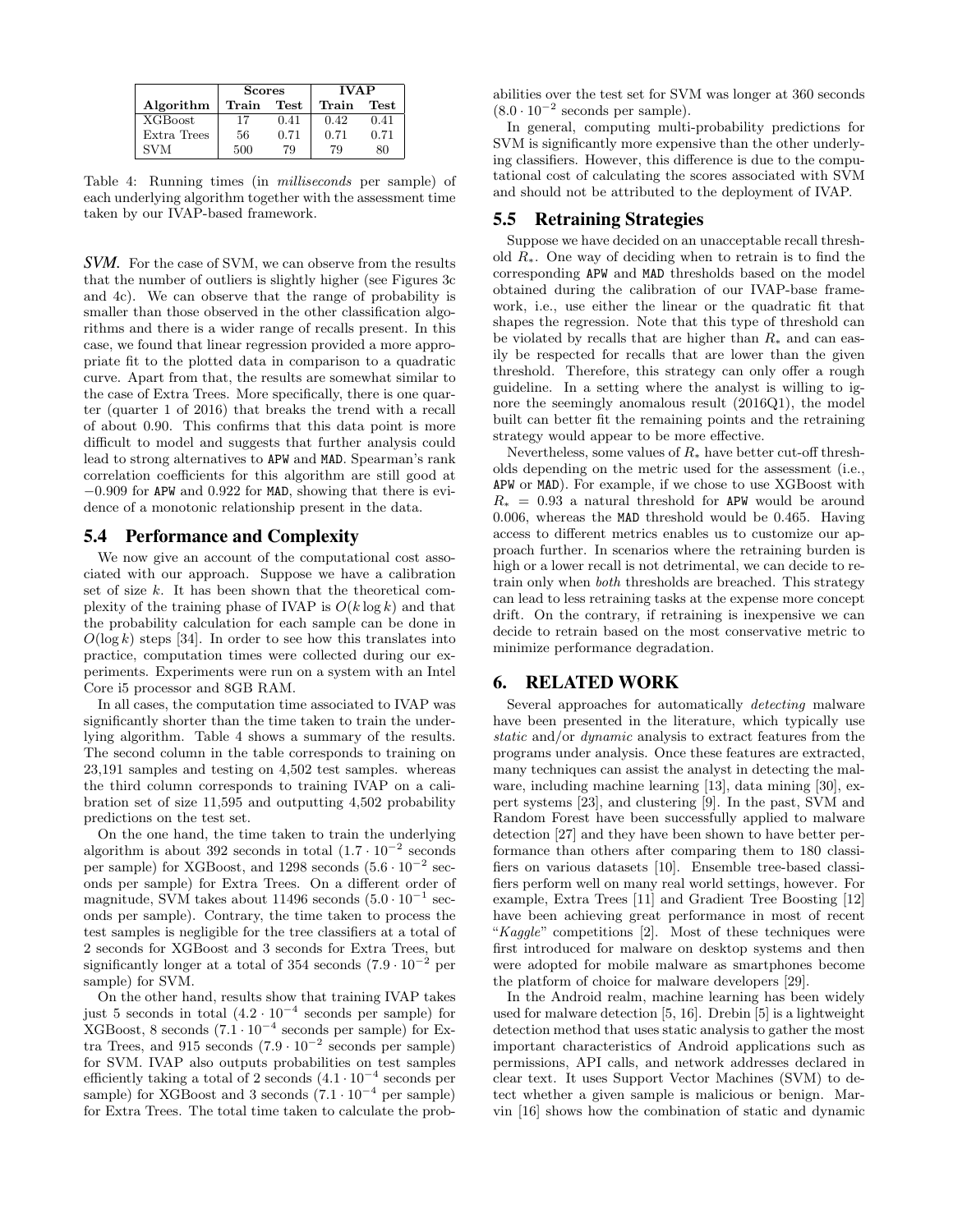analysis can improve the detection rate as well as reduce the number of false positives. It uses a number of statically extracted features and combines them with additional dynamically extracted features, overall more than 490,000. Moreover, it leverages machine learning to detect malware as well as providing a risk score associated with a given unknown sample. Madam [25] proposed a host-based malware detection system analyzing features at four levels: kernel, application, user and package. It derived features such as system calls, sensitive API calls and SMS through dynamic analysis while complementing these with statically derived features such as permissions, the app's metadata and market information. More recently, DroidScribe [8] uses SVM with selective invocation of Conformal Prediction [32] by statistically evaluating SVM classifications [14] to generate prediction sets for malware family identification.

The main weakness of machine learning-based approaches is that resulting classification models often change over time becoming less accurate as malware evolves. Therefore, a retraining strategy that would adapt to drifting scenarios such as the one present in Android malware detection is necessary [3]. However, despite the rapid proliferation of malware in Android [29], none of the recent works has looked into the retraining conundrum. Authors in [18] suggested an online learning architecture to deal with this problem but it still remains unclear how concept drift can be predicted in practice. In other domains, related works [26] leverage on studying of the concept drift in a broad and general manner. For instance, Singh et al. [26] propose two different measures to track concept drift in malware family identification based on the similarity of feature vectors from different time periods. One major limitation of Singh's work is that adapting and adopting similarity-based measures to the malware detection problem might not work for large datasets. Furthermore, our work goes one step further by using probabilistic guidance to predict nonstationary populations.

# 7. FUTURE DIRECTIONS

We have empirically explored the use of a special class of probabilistic predictor. We envisage this work to develop into a mature framework for both decision assessment and as a paradigm for automatic retraining. In order to do this, we intend to build on this initial work to move to evaluating our work in an operational setting which will require an extensive evaluation of four verticals: versatility, alternatives, metrics and assessment epochs. These are discussed below.

*Versatility.* A major drawback of Venn-Abers predictor is that it is currently applicable only to the 2-class problem which inhibits its use in a wide variety of domains. For example, a key necessity in this domain is identifying the family of a malware. Family identification is central to threat mitigation strategies for malware containment. This multiclass problem renders Venn-Abers predictor unusable in its current form. Our immediate focus would be to extend IVAPs to the identification of families, and other linkage associations. Similar to conventional approaches to multiclass classification, extending this work from a 2-class IVAP to an n-class IVAP could be achieved by using a a one vs one or one vs all approach. As an extension to this work, we intend to study the theoretical and practical feasibility of using IVAP for the multi-class case. This would greatly enhance the practical impact of our research.

*Alternatives.* In order to project IVAP as a practical solution for decision assessment and retraining indicator, we intend to perform a thorough evaluation with other decision assessment algorithms. For example, other probabilistic predictors related to IVAP have been shown to perform extremely well according to loss assessment [34]. In particular, cross Venn-Abers are a combination of K IVAPs that can potentially provide better assessments of nonstationary populations of malware that introduce concept drift. Although, these types of predictors are computationally inefficient, we believe that there might be situations where the overhead introduced might be tolerable; especially if it leads to better assessments. The more standard predictors (§3.2) should also be considered in future work. Additionally, we also intend to evaluate the usefulness of other metrics non-related to IVAP, such as Conformal Evaluator [14]. Such metrics provide explanatory evidence on whether a sample belongs to a class. When combined with a first-cut evaluation by IVAPs, such techniques can provide a complementary means of assessment to precisely identify concept drift, assist a human analyst and model retraining.

*Metrics.* In this work, we have suggested two different metrics for predicting losses in accuracy. Although the results are shown to be promising, additional efforts could be translated into new retraining strategies. For instance, we are currently computing our metrics based on the entire testing set. Whether a subset of these samples could improve the assessment is currently unknown and we intend to investigate this. The selection of this subset could be guided by a search heuristic. For example, it is likely that selecting the samples for which the output probability is the least conclusive could provide a different notion for detecting concept drift. This can ultimately result in a better retraining strategy.

*Assessment Epochs.* We intend to further extend the dataset in order to try different time-lines with varying levels of granularity. This poses a significant challenge as there are no large repositories of history goodware publicly available for which the ground truth is guaranteed. Unfortunately, retrieving goodware from Google Play is insufficient for our work as we have restricted access to earlier versions of a sample which would make the time-line of samples incoherent.

# 8. CONCLUSION

We have demonstrated that IVAPs can be used for assessing the quality of malware detection algorithms in the presence of concept drift. We showed that well calibrated probabilities can be used to detect potential loss in detection accuracy. We also proposed novel metrics to identify obsolete models and evaluated the metrics using a large-scale operational setting and presented a framework that can be used to establish an adequate retraining strategy to minimize performance degradation in real-world scenarios.

We further discussed how probabilistic predictors can help to minimize operational costs, and we made a critical assessment of probabilistic predictors for decision assessment. We studied the performance and complexity of our framework and showed that our methods are practical and efficient. Finally, we have presented a number of future directions that can contribute to and foster research in the area.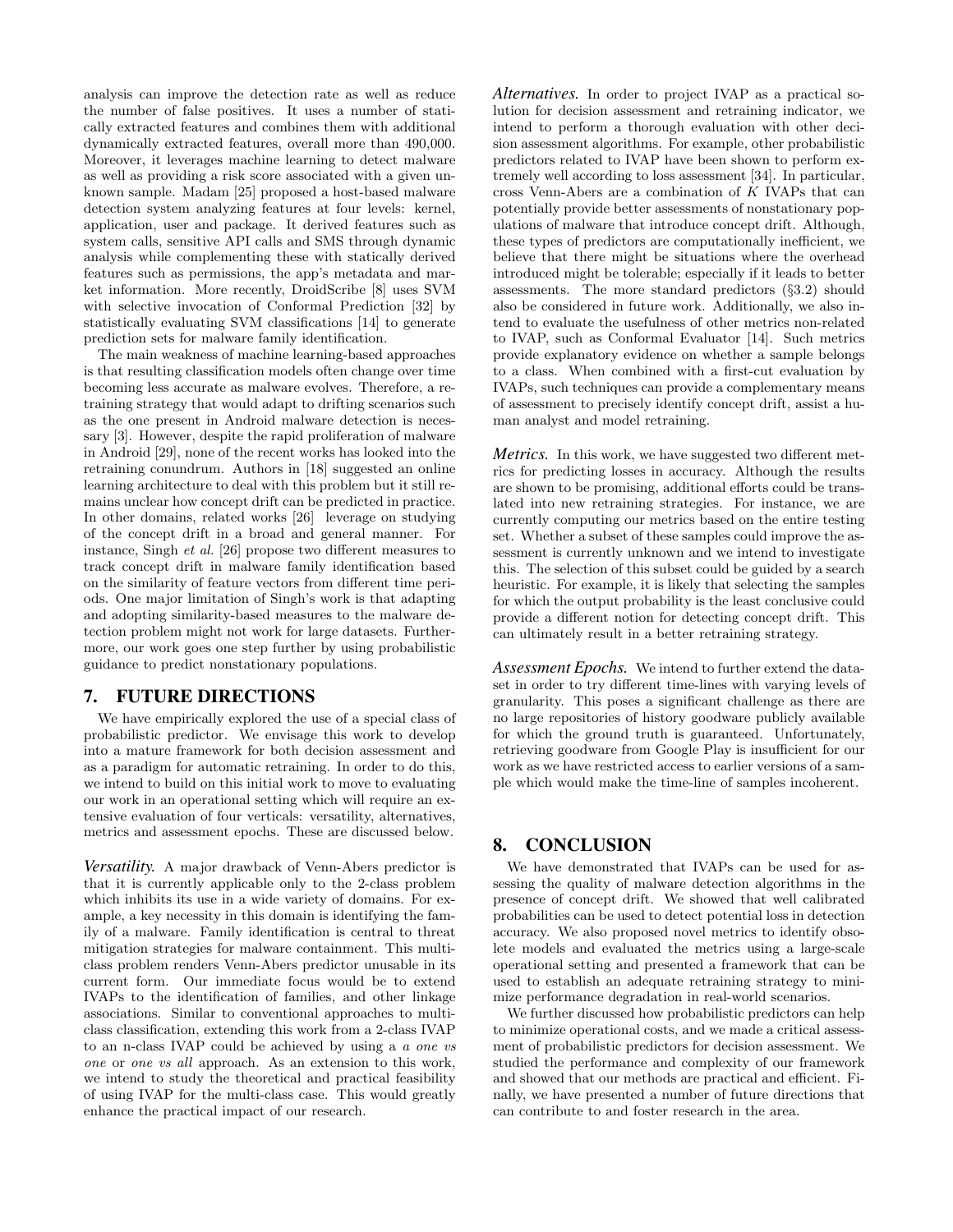# Acknowledgments

This research has been partially supported by the UK EPSRC grants EP/K033344/1, EP/L022710/1, and EP/K035584/1.

# APPENDIX

# A. DISTRIBUTION OF MALWARE

We rely on McAfee's first seen date to build the historical time-line of the malware. The distribution of samples per quarter ranges from 23 to 5,182 samples as shown in Figure 5. The average number of malware samples per quarter is about 800. In general, the number of samples seen every quarter changes following a natural variation as new specimens are added to the knowledge base of the Antivirus Vendor. Note that in mid 2012 smartphones became the platform of choice for malware developers [29] and the number of samples increases notably in the subsequent quarters.



Figure 5: Distribution of malware samples per quarter from 2012 to 2016. The bars are plotted in logarithmic scale to highlight the variation of samples across quarters.

## B. REFERENCES

- [1] Yousra Aafer, Wenliang Du, and Heng Yin. Droidapiminer: Mining api-level features for robust malware detection in android. In International Conference on Security and Privacy in Communication Systems, pages 86–103. Springer, 2013.
- [2] Mansour Ahmadi, Dmitry Ulyanov, Stanislav Semenov, Mikhail Trofimov, and Giorgio Giacinto. Novel feature extraction, selection and fusion for effective malware family classification. In ACM Conference on Data and Application Security and Privacy (CODASPY), pages 183–194, 2016.
- [3] Kevin Allix, Tegawendé François D Assise Bissyande, Jacques Klein, and Yves Le Traon. Machine learning-based malware detection for android applications: History matters! Technical report, University of Luxembourg, SnT, 2014.
- [4] Brandon Amos, Hamilton Turner, and Jules White. Applying machine learning classifiers to dynamic android malware detection at scale. In 2013 9th international wireless communications and mobile computing conference (IWCMC), pages 1666–1671. IEEE, 2013.
- [5] Daniel Arp, Michael Spreitzenbarth, Malte Hubner, Hugo Gascon, and Konrad Rieck. Drebin: Effective and explainable detection of Android malware in your pocket. In Network and Distributed System Security Symposium (NDSS), 2014.
- [6] Vitalii Avdiienko, Konstantin Kuznetsov, Alessandra Gorla, Andreas Zeller, Steven Arzt, Siegfried Rasthofer, and Eric Bodden. Mining apps for abnormal usage of sensitive data. In 2015 IEEE/ACM 37th IEEE International Conference on Software Engineering, volume 1, pages 426–436. IEEE, 2015.
- [7] Wei Chen, David Aspinall, Andrew D. Gordon, Charles Sutton, and Igor Muttik. More semantics more robust: Improving android malware classifiers. In Proceedings of the 9th ACM Conference on Security & Privacy in Wireless and Mobile Networks, WiSec '16, New York, NY, USA, 2016. ACM.
- [8] Santanu Kumar Dash, Guillermo Suarez-Tangil, Salahuddin Khan, Kimberly Tam, Mansour Ahmadi, Johannes Kinder, and Lorenzo Cavallaro. Droidscribe: Classifying android malware based on runtime behavior. In Mobile Security Technologies (MoST), volume 7148, pages 1–12, 2016.
- [9] Sarah Jane Delany, Mark Buckley, and Derek Greene. Sms spam filtering: methods and data. Expert Systems with Applications, 39(10):9899-9908, 2012.
- [10] Manuel Fernández-Delgado, Eva Cernadas, Senén Barro, and Dinani Amorim. Do we need hundreds of classifiers to solve real world classification problems? The Journal of Machine Learning Research (JMLR), 15(1):3133–3181, January 2014.
- [11] Pierre Geurts, Damien Ernst, and Louis Wehenkel. Extremely randomized trees. Machine Learning, 63(1):3–42, 2006.
- [12] Trevor Hastie, Robert Tibshirani, and Jerome Friedman. The elements of statistical learning: data mining, inference, and prediction. Springer, New York, 2 edition, 2009.
- [13] Yung-Tsung Hou, Yimeng Chang, Tsuhan Chen, Chi-Sung Laih, and Chia-Mei Chen. Malicious web content detection by machine learning. Expert Systems with Applications, 37(1):55–60, 2010.
- [14] Roberto Jordaney, Zhi Wang, Davide Papini, Ilia Nouretdinov, and Lorenzo Cavallaro. Misleading metrics: On evaluating machine learning for malware with confidence. Technical report, Royal Holloway, University of London, 2016.
- [15] Antonis Lambrou, Harris Papadopoulos, Ilia Nouretdinov, and Alexander Gammerman. Reliable probability estimates based on support vector machines for large multiclass datasets. In Artificial Intelligence Applications and Innovations: AIAI 2012 International Workshops: AIAB, AIeIA, CISE, COPA, IIVC, ISQL, MHDW, and WADTMB, Halkidiki, Greece, September 27-30, 2012, Proceedings, Part II, 2012.
- [16] M. Lindorfer, M. Neugschwandtner, and C. Platzer. Marvin: Efficient and comprehensive mobile app classification through static and dynamic analysis. In Proceedings of the 39th Annual International Computers, Software & Applications Conference  $(COMPSAC)$ , volume 2, pages 422–433, July 2015.